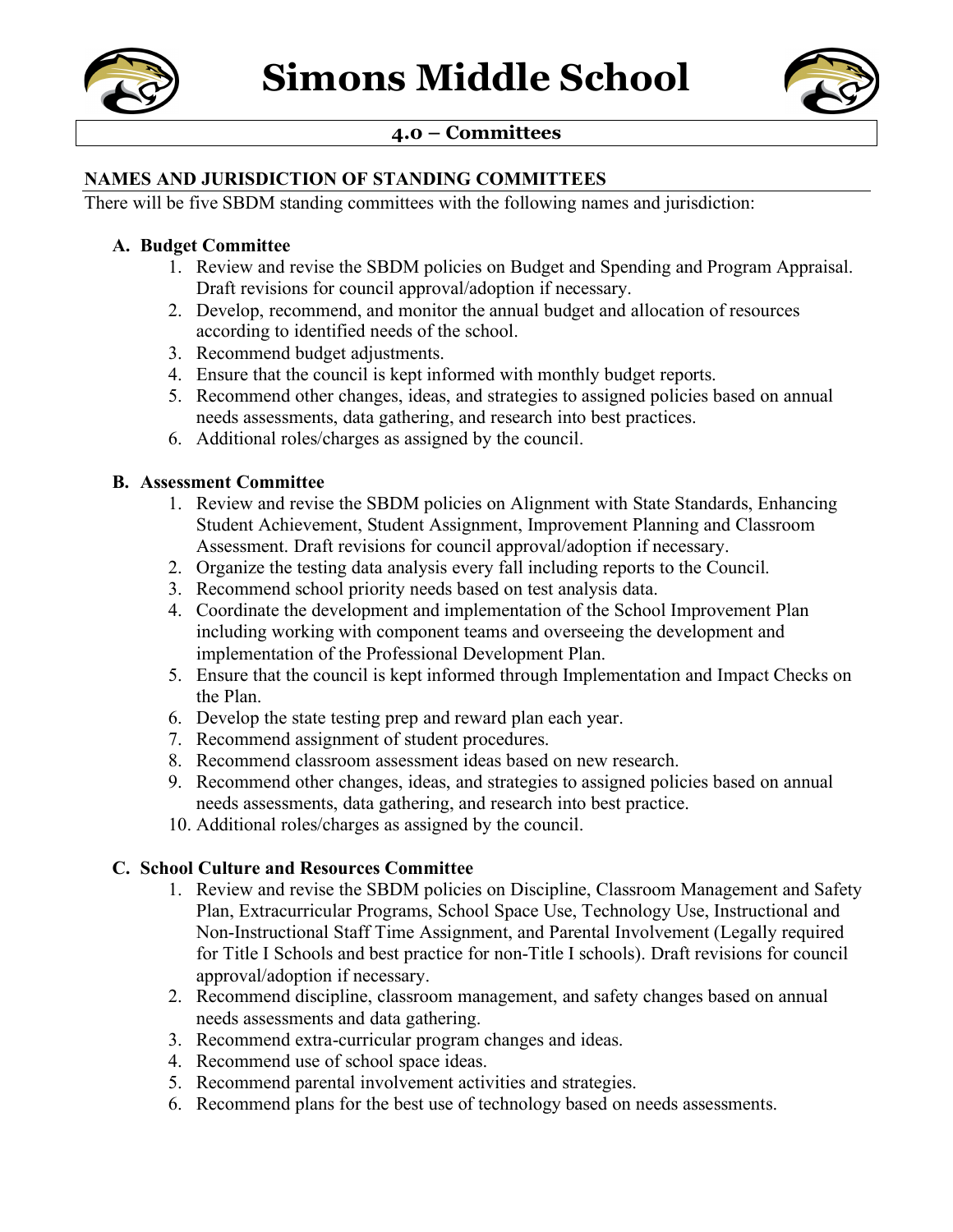



# *Committees Cont.*

- 7. Involving as many stakeholder ideas and opinions as possible, coordinate school needs assessments including necessary surveys and other data collection.
- 8. Recommend other changes, ideas, and strategies to assigned policies based on annual needs assessments, data gathering, and research into best practice.
- 9. Develop, plan, and initiate student honor roll incentives.
- 10. Additional roles/charges as assigned by the council

# **D. Curriculum & Instruction Committee**

- 1. Review and revise the SBDM policies on Curriculum, Writing, Instructional Practices, Homework, and School Day and Week Schedule. Draft revisions for council approval/adoption if necessary.
- 2. Analyze curriculum alignment with the state standards and recommend changes.
- 3. Recommend changes to the college-level/advanced courses program/policy and the writing program/policy when appropriate.
- 4. Research and recommend instructional best practice ideas and innovations.
- 5. Research homework best practices and recommend changes.
- 6. Develop master schedule plan ideas to recommend to the principal.
- 7. Recommend other changes, ideas, and strategies to assigned policies based on annual needs assessments, data gathering, and research into best practice.
- 8. Additional roles/charges as assigned by the council

**NOTE:** The SBDM Council will be responsible for reviewing and revising (if necessary) its Bylaws and three policies: the Committee Policy, the Consultation Policy, and the Principal Selection Policy.

# **STANDING COMMITTEE COMPOSITION AND MEMBERSHIP SELECTION**

All members of the faculty will serve on at least one standing committee. Each standing committee will have department representation and include at least five members. Committees will also make every effort to include at least one parent and to provide reasonable representation of the ethnic diversity of our community.

Beginning in March, the following steps will be taken to recruit members for next year's committees:

# **MAY**

• The principal (or principal's designee) will place committee sign-up sheets in a designated place that is convenient to staff and parents. These sign-up sheets will include the name of each committee, the name of the current chair and a brief description of each committee's jurisdiction as outlined in the first section of this policy. Parents and community members may also sign up by telephone or letter. The person who takes the message or opens the letter will add the parent name to the signup sheet.

# **JULY**

• Based upon principal recommendation the council will appoint committee members using the sign-up sheets as a basis. The council may need to assign some people to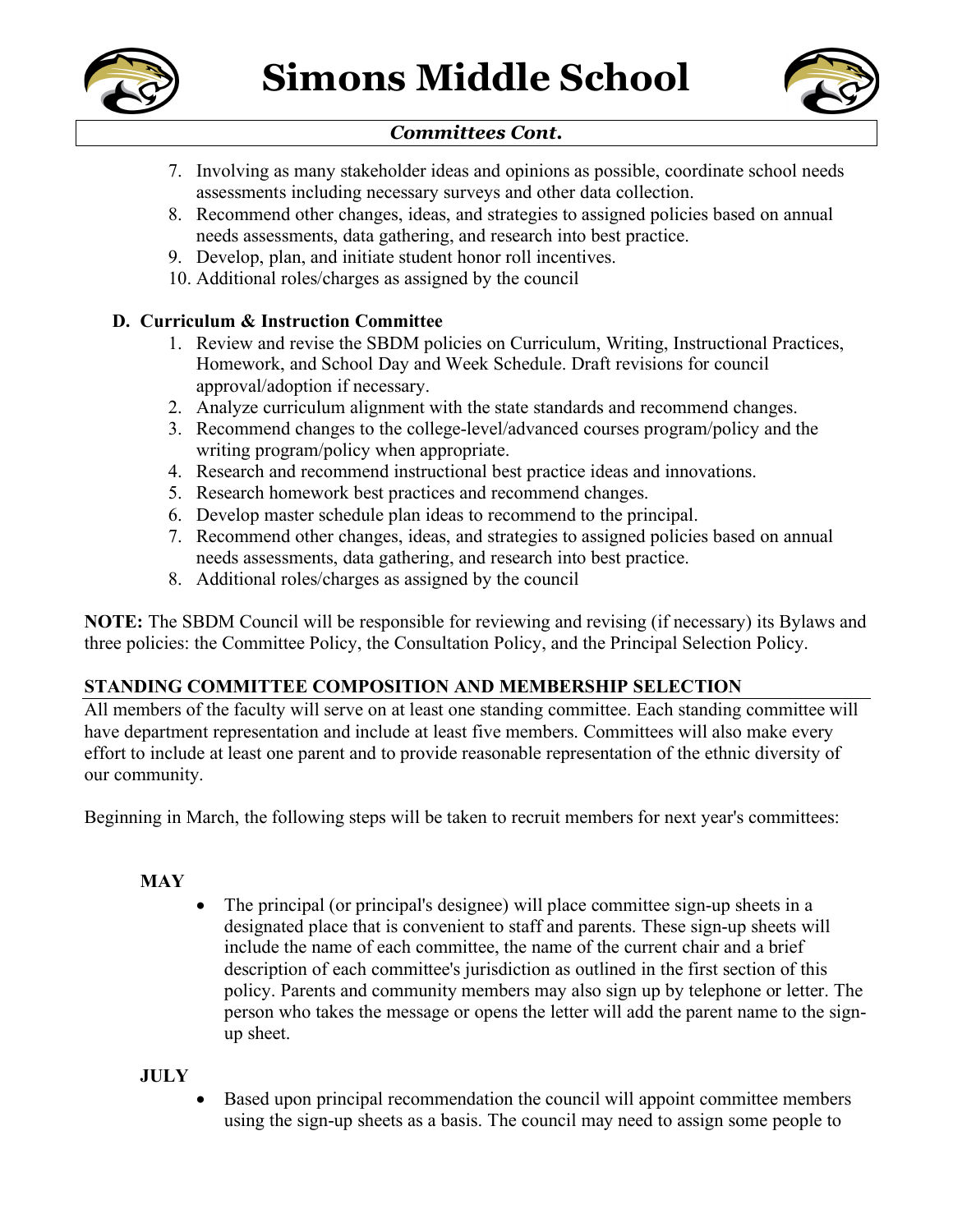



### *Committees Cont.*

committees that are not their first choice to give each committee adequate and balanced membership.

### **AUGUST**

- 1. The principal (or principal's designee) will notify committee members of their appointments.
- 2. The principal (or principal's designee) will invite all parents in writing to sign up for committees via the School Newsletter (or attachment to report card, letter home to parents, etc.).
- 3. Council and committee members will individually and actively seek out parents and other interested community members who are representative of the diversity of our community and encourage their active participation on school council committees.
- 4. The council will make appointments from those additional August sign-ups and set up a timeline for regular committee reports to the council for the coming school year.
- 5. As soon as possible following the August council meeting, the principal will call a faculty meeting for the purpose of letting all committees hold their first meeting. At that meeting all committees will:
	- a. Elect a chair. They will also elect or appoint a recorder who will take minutes for this first meeting and all subsequent meetings and a vice-chair who will take over in the absence of the chair.
	- b. Receive information from the principal about the council timeline for regular committee reports.
	- c. Set up a meeting schedule for the rest of the year.
	- d. Read and discuss this policy and ask the Chair of the council any questions regarding their role and duties.
	- e. If necessary, discuss the active recruitment of parents and community members to serve on their committee.
	- f. Discuss ongoing and any new charges from the council and develop a plan of action that includes a timeline.
	- g. Discuss the Open Meetings Law.

#### **AD HOC COMMITTEES**

As needed, the council may also approve ad hoc committees for the following tasks:

- 1. Analyze needs assessment for the School Improvement Plan.
- 2. Draft components for and guide the implementation of the Plan.
- 3. Select textbooks and materials for specific subjects.
- 4. Participate in work to fill specific staff vacancies.
- 5. Address other needs as identified by the council.

For these ad hoc committees, the council will identify the specific topic to be addressed in a written charge. The principal will invite persons to serve on the ad hoc committee and will also designate a committee member to convene the committee for its first meeting. Ad hoc committees automatically dissolve at the completion of the assigned task.